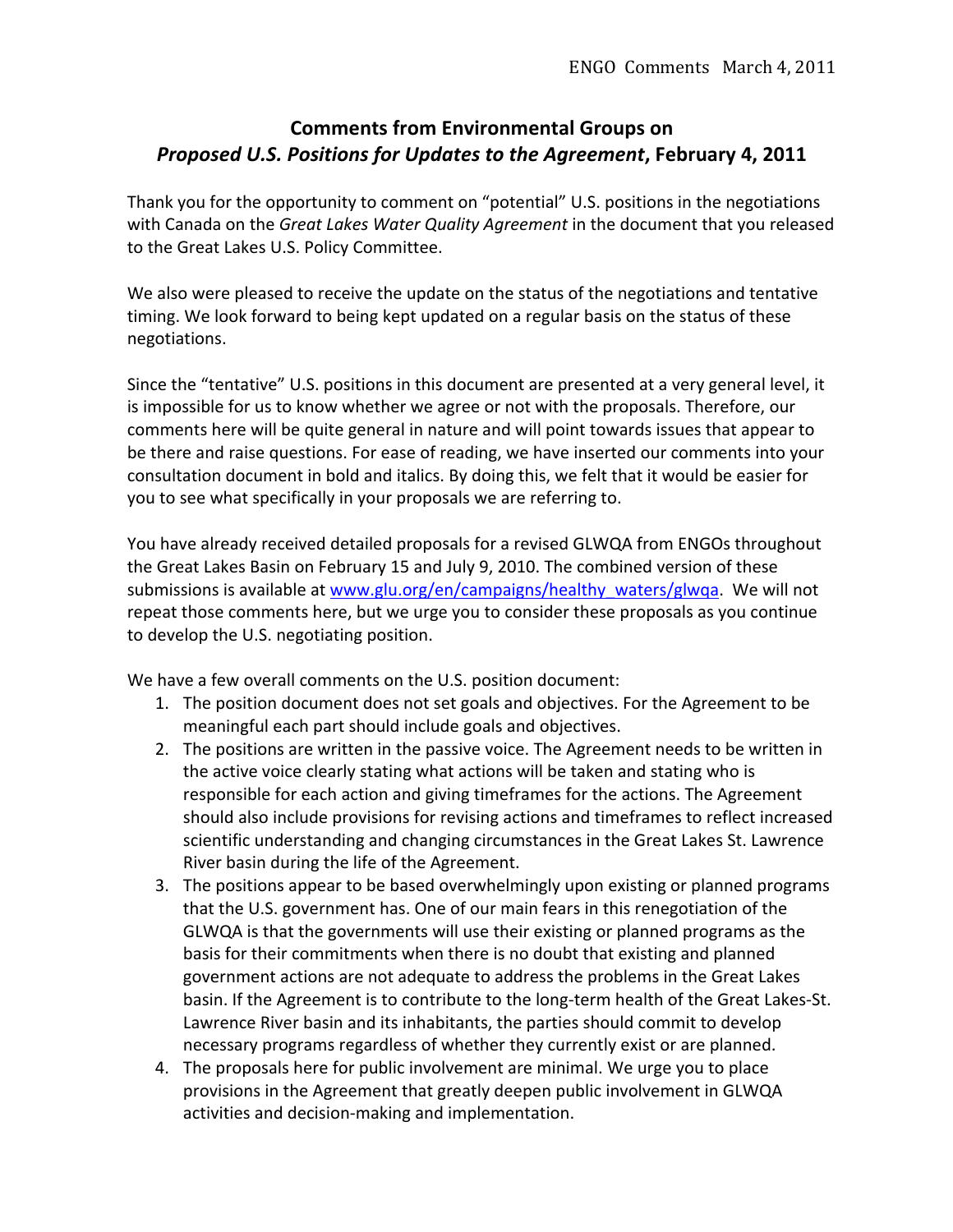We are pleased with the consultation opportunities that you have provided thus far, but this will be insufficient unless the public has the opportunity to review a draft Agreement. It is only when we see specific wording for a new Agreement that we can know whether the proposed changes are adequate.

Therefore, in addition to the consultation that you have promised to conduct before the language of a new agreement is drafted, we urge you to carry out the following:

- Release a draft GLWQA to the public for comment before finalizing it; and
- Hold two public meetings for each of the Great Lakes to make input on the draft agreement – one on the Canadian and one on the U.S. side of lakes Superior, Huron, Erie, and Ontario, and one on the eastern side and one on the western side of Lake Michigan. In addition, a public meeting should be held in Montreal in both French and English.

We thank you for your consideration of our comments and recommendations and look forward to continuing to work with you on the renegotiation of the GLWQA.

# Signed by:

Alliance for the Great Lakes, Chicago: Lyman C. Welch, Water Quality Program Manager

Bay Area Restoration Council, McMaster University, Hamilton, Ont: Jim Hudson

Benedictine Sisters of Erie, PA: Pat Lupo, OSB

Canadian Environmental Law Association, Toronto, Ont.: Sarah Miller, Co-ordinator and Water Policy Researcher

Canadian Institute for Environmental Law and Policy, Toronto: Maureen Carter-Whitney, Research Director

Centre for Engineering and Public Policy, McMaster University, Hamilton, Ont: Dr. Gail Krantzberg, Professor and Director

Citizens Environment Alliance of Southwestern Ontario: Derek Coronado, Coordinator

Comité ZIP du lac Saint-Pierre, Quebec: Louise Corriveau, executive director

Council of Canadians, Montreal Chapter: Abdul Pirani, chair

Eau Secours: Martine Chatelain, president

Ecojustice, Toronto: Elaine MacDonald, Senior Scientist

Environment Erie: Garnet L. Maniscalco, Interim Director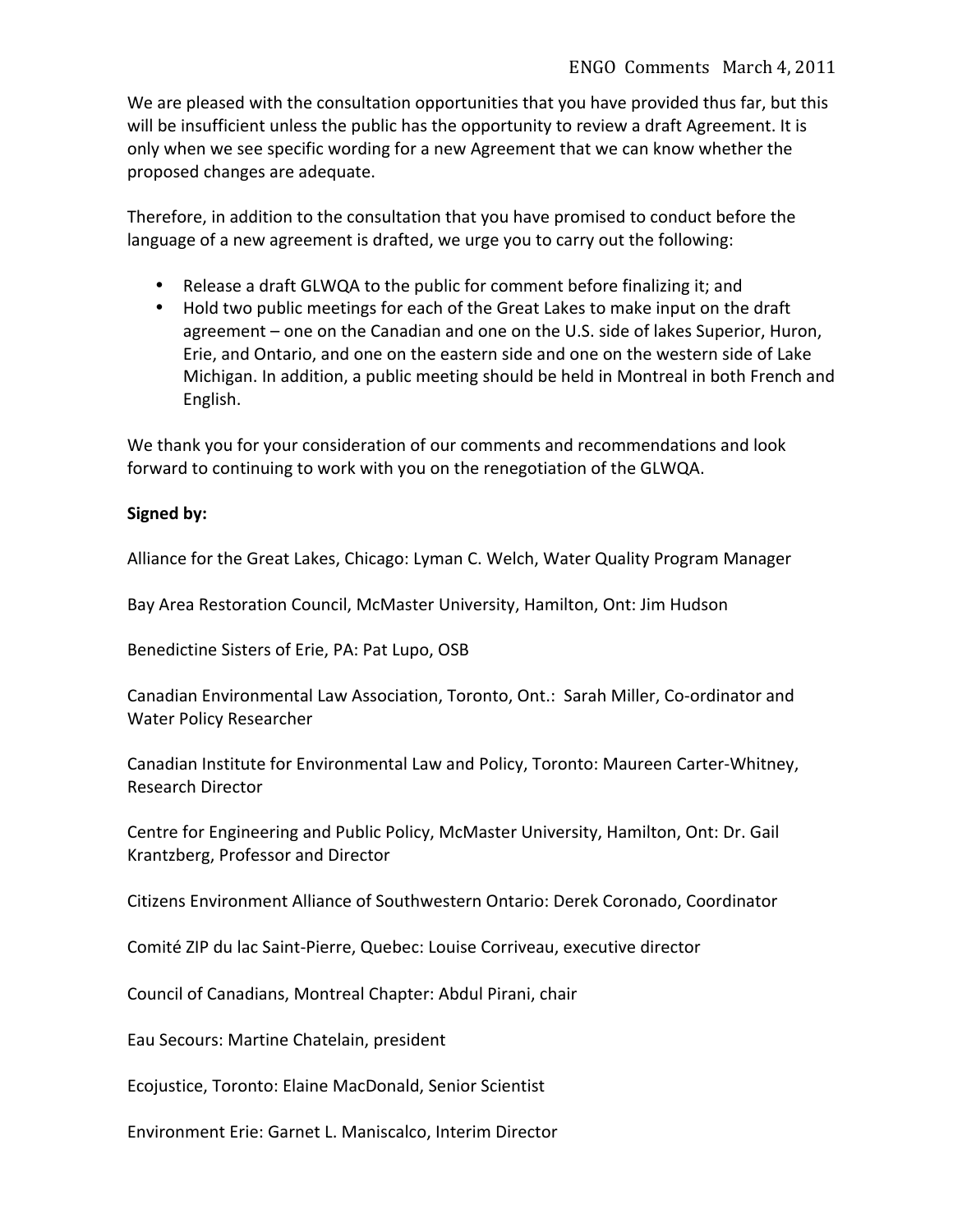Freshwater Future: Jill Ryan, Executive Director

Great Lakes Green Chemistry Network, Lin Kaatz Chary, Executive Director

Great Lakes United: John Jackson, Program Director

Izaak Walton League, Great Lakes Committee: Jill Crafton, Co-Chair- Great Lakes Committee

Lake Erie Waterkeeper Inc.: Sandy Bihn, Director

National Wildlife Federation, Great Lakes Program Office, Ann Arbor: Andy Buchsbaum, Regional Executive Director

Natural Resources Defense Council, Chicago, IL: Thom Cmar, Midwest Program Attorney

Nature & Democracy, Madison: Jane Elder

Nature Québec: Marc Hudon, St-Lawrence program director

Ohio Environmental Council: Keith Dimoff, Executive Director.

Quinte Watershed Cleanup Inc., Belleville: Manfred Koechlin, Treasurer

Save The River: Clayton, NY: Stephanie Weiss, Assistant Director

Sierra Club Ontario: Dan McDermott, Director

Stratégies Saint-Laurent, Federation of the ZIP committees of Quebec (zones d'intervention prioritaire): Marie Lagier, executive director.

Tip of the Mitt Watershed Council: Grenetta Thomassey, Program Director

Toronto RAP PAC: Moyra Haney

Wallaceburg Advisory Team for a Cleaner Habitat: Kristina Lee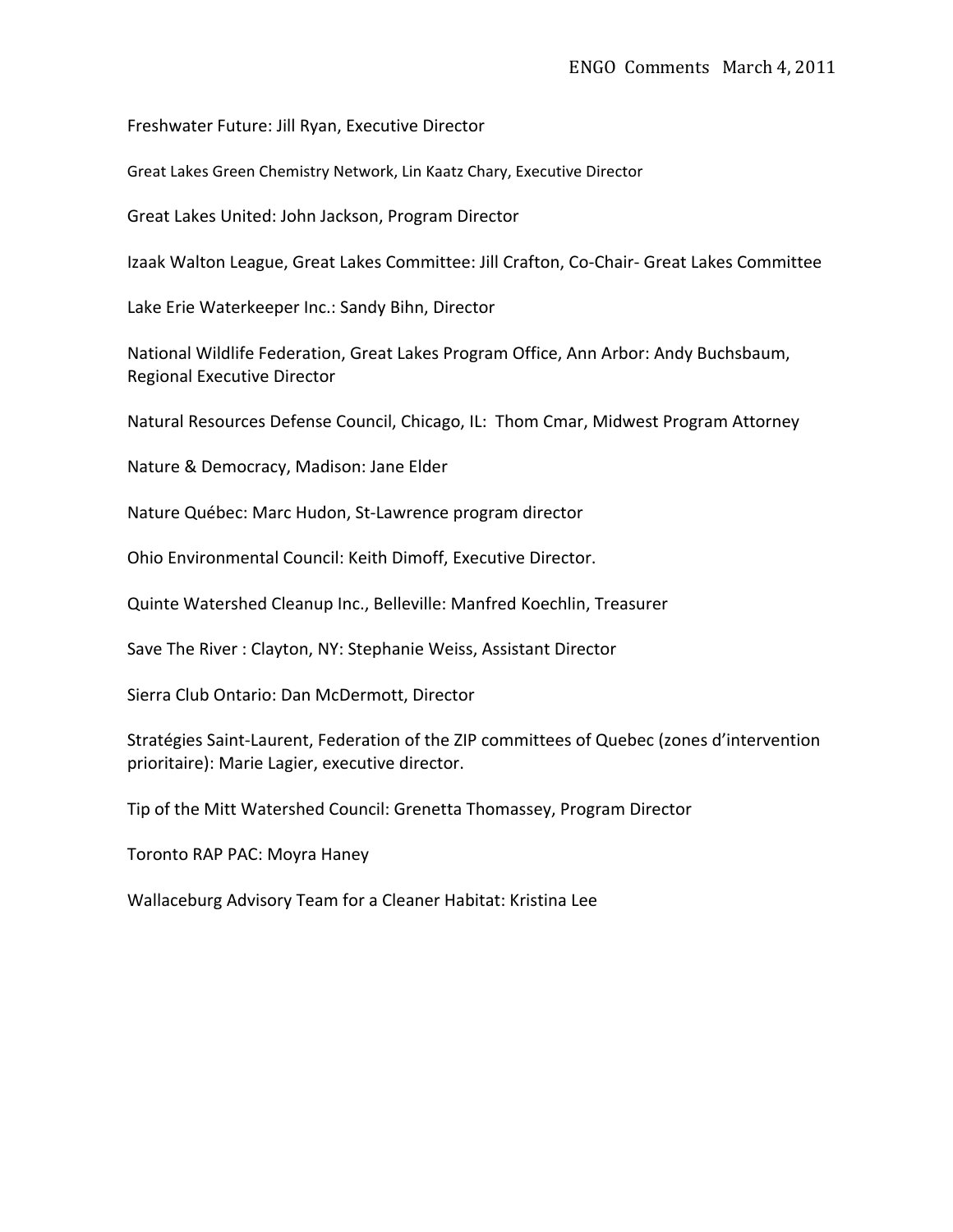# **PROPOSED U.S. POSITIONS FOR UPDATES TO THE AGREEMENT**

#### Note:

This document reflects proposed U.S. positions currently being considered by the U.S. federal government for use in negotiations with Canada to amend the Great Lakes Water Quality Agreement. The considerations described here have been informed by several recent steps of consultation with federal agencies, states, tribes, and environmental organizations.

The purpose of this document is to advance U.S. federal consultation with the Great Lakes U.S. Policy Committee (USPC) by providing an update of information since previous consultations. This document also provides USPC members an opportunity for additional input and a chance to indicate any concerns prior to negotiation of draft Agreement text with Canada.

February 4, 2011 version - draft for Domestic Consultation

#### **TABLE OF CONTENTS**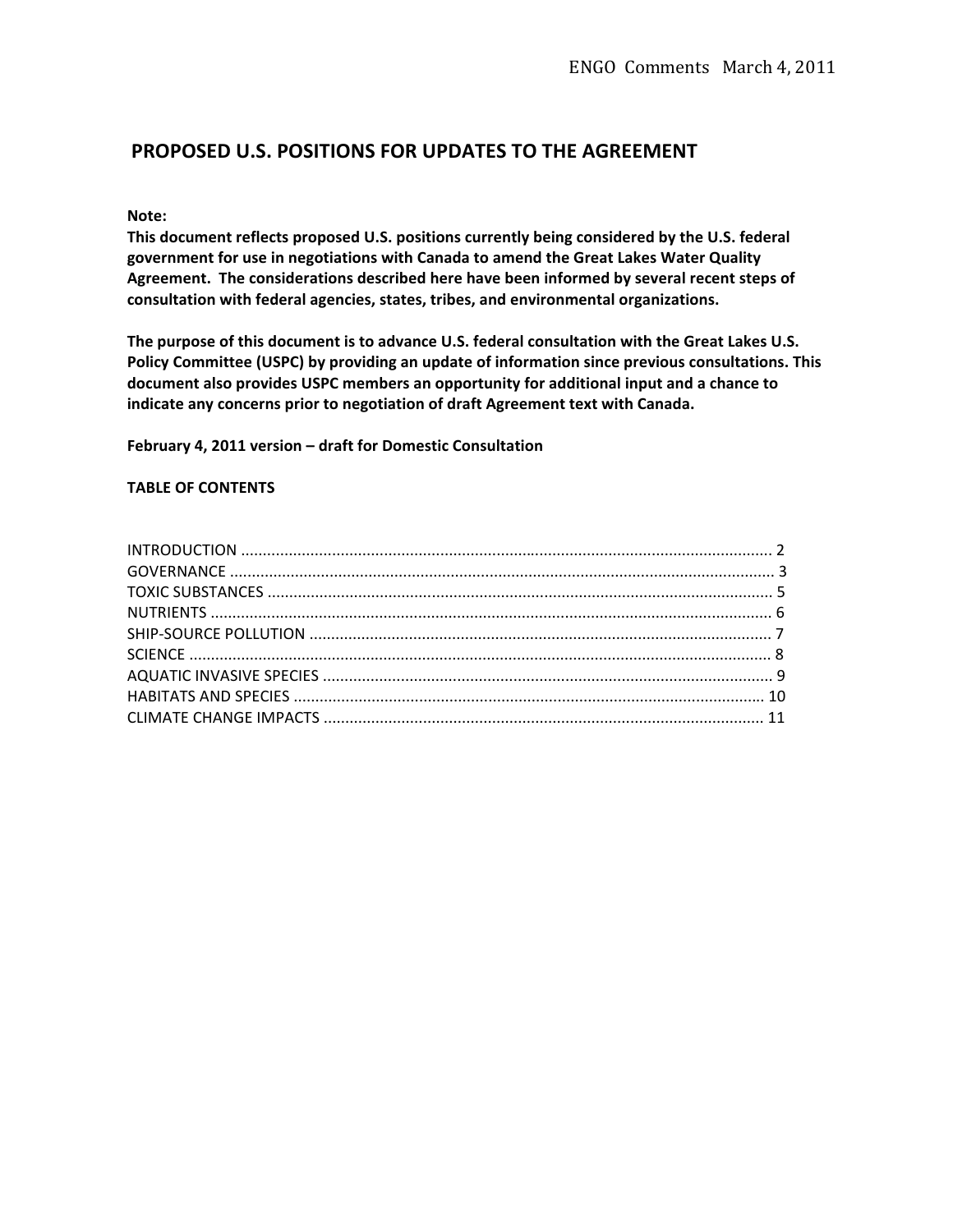#### **GOVERNANCE**

The Great Lakes Water Quality Agreement as amended in 1987 ("the Agreement") expresses the commitment of Canada and the United States to restore and maintain the chemical, physical and biological integrity of the Great Lakes basin ecosystem, and includes a number of objectives and guidelines to achieve these goals. Since 1987, many things have changed. Great Lakes programs and governance mechanisms have evolved. Advances in scientific understanding and a changing ecosystem have caused many of the previous objectives to become out-of-date. However, the Agreement continues to provide a meaningful context for coordinating binational efforts to restore the Great Lakes.

The following ideas are being considered for a U.S. position on Governance in negotiations with Canada:

• The current scope of the Agreement - i.e., a water quality agreement that embodies an ecosystem approach – would remain the same.

## We agree. However, for an ecosystem approach you need to include all geographic areas of the ecosystem. Therefore, the entire St. Lawrence River should be included in the Agreement. The *nearshore area and those areas that feed into the nearshore also need to be included.*

• A formal vision for the Agreement is suggested which includes passing on benefits to future generations.

#### This is so vague that we have no idea what the intention is. How does the proposed vision align *with the existing vision in the GLWQA?*

• A set of guiding principles, such as Adaptive Management and (Pollution) Prevention, have been identified to guide approaches and actions.

## *What are the definitions being used for these? There are very different definitions for terms like* adaptive management and pollution prevention; therefore, we may or may not agree with this *proposal, depending upon which definition is used. We urge you to commit to learning and acting* on what we learn as a central component of adaptive management.

• The Agreement would clarify and harmonize the purposes and operations of several existing management forums, including the Binational Executive Committee, Lakewide Management Plans and Remedial Action Plans, to ensure effectiveness and improve accountability.

## The current operation and composition of BEC, LaMPS, and RAPs require renovation. We would like to see how such forums are to be adjusted to address specific tasks, outputs, outcomes, public *involvement and accountability*

• Accountability would be further strengthened by an enhanced focus on protecting and restoring the nearshore areas of the waters of the Great Lakes, which would address the area most used by humans and prevent transboundary impacts. The Parties would commit to develop and implement an approach for the assessment and management of environmental conditions in the nearshore zones.

## *With an "enhanced focus" on the nearshore, is there something that will be getting less focus than it does in the current agreement?*

*What is the U.S. definition of nearshore? If it does not extend to the full watershed, it is important* that any "enhanced focus on protecting and restoring the nearshore areas of the waters of the Great Lakes" also reference the importance of working upstream in the watershed, the source of *many stresses to the nearshore areas.* 

• It is proposed that the executive-level meeting of federal, state/provincial, tribe/First Nation agencies (i.e., the existing membership of the Binational Executive Committee) would continue to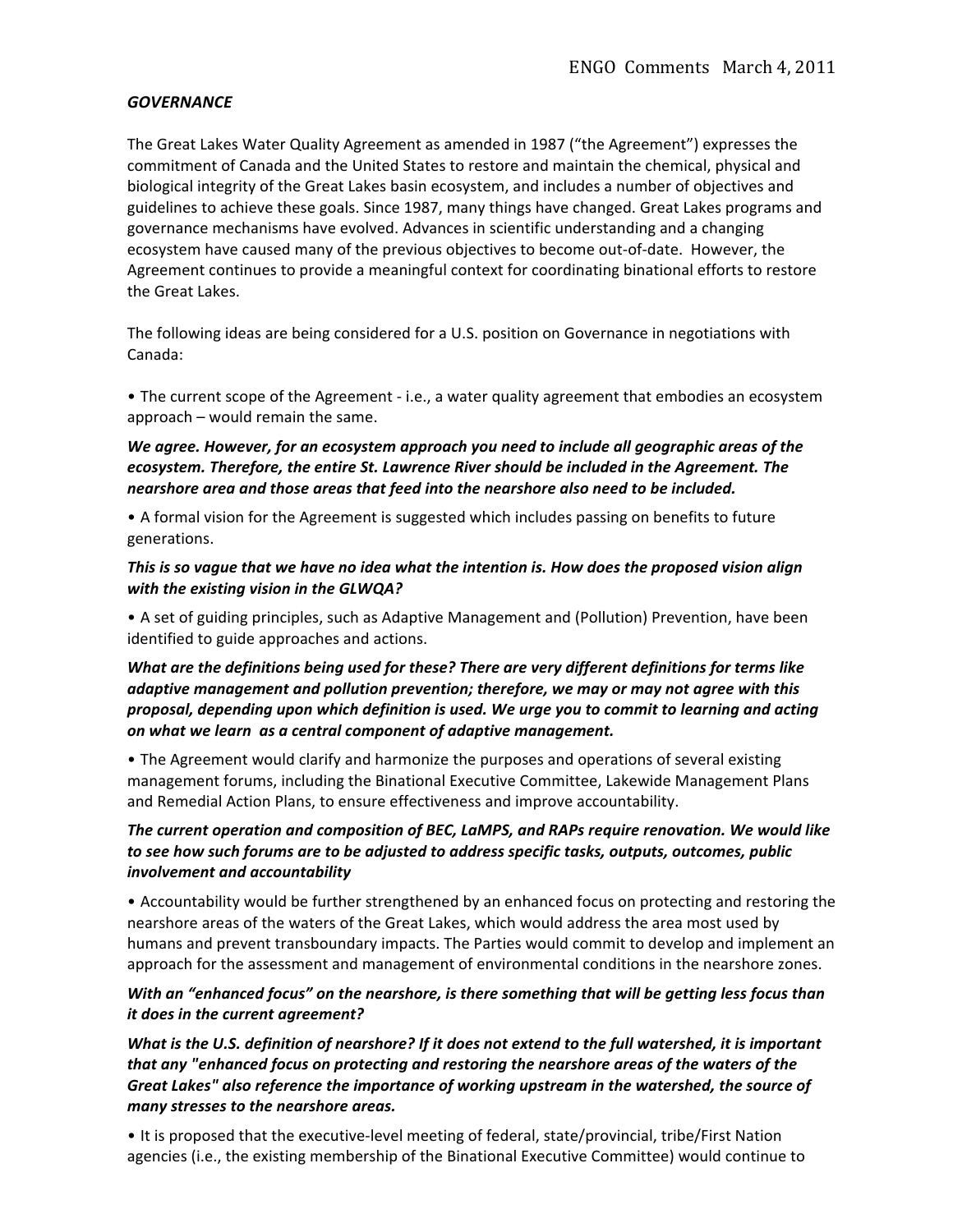meet on a 6-month cycle. This committee would be the principal binational management forum to coordinate binational action, assessment and reporting; to advise on priorities for science and action; and to conduct public consultations in relation to binational priorities.

## *We await a clear description of the role of the BEC and BEC's relationship with other bodies,* including the International Joint Commission and its boards.

• A meeting of all organizations involved with the design and delivery of Agreement programs, including municipalities, would be invited to participate in meetings on an 18-month cycle.

• The Parties would include a commitment to review the operation and effectiveness of the Agreement every three years. Every three years, there would be a "summit meeting", which would include a state of the lakes assessment, report on implementation progress, and broader public engagement.

## The previous three points in the U.S. proposals about the BEC and the timing raise alarm bells for us. It implies that public involvement will occur only every three years. This is unacceptable. The governments should provide opportunities for public engagement in all the work of the BEC, and at all stages of the BEC's activities. The Agreement should also specify how the IJC roles interact with *the(BEC(activities.*

• The Agreement would acknowledge that Great Lakes States, the Province of Ontario, and Great Lakes Tribes/First Nations would be engaged in implementing actions to achieve the objectives of the Agreement.

## The Province of Quebec should also be included in this list.

• The Parties would commit – in consultation with the State and Provincial Governments – to develop Lake Ecosystem Objectives based on best available science and public consultation.

• The commitment to consult with State and Provincial Governments regional and local governments, Tribes, First nations and Métis, stakeholders and the public would also be extended to developing and implementing Lakewide Management Plans (LaMPs).

• LaMPs would be updated to address all environmental stressors adversely impacting the achievement of water quality-related ecosystem objectives, not just critical pollutants, for the lakes.

## The updating should also include upstream and source water degradation issues.

• Recognition would be included that prevention of groundwater contamination is vital for the protection of the waters of the Great Lakes, and a commitment to cooperate and coordinate Great Lakes groundwater science would also be articulated. The Parties would commit to coordinate, in cooperation with State and Provincial Governments, existing programs to assess, protect and manage the quality of groundwater and understand and manage groundwater related stresses affecting the waters of the Great Lakes.

## We are pleased to see the emphasis on groundwater contamination. However, the commitment in the second sentence to "commit to coordinate ... existing programs" is unacceptable. Existing programs are not adequate. The parties should commit to develop necessary programs regardless  $of$  whether they currently exist.

• The Agreement would also include a commitment to notify and consult on any planned or existing facility or activity which has the potential to significantly adversely impact upon the waters of the Great Lakes.

# *We are very pleased to see this addition to the GLWQA. We look forward to a list in the new* Agreement of examples of types of such activities, including transportation of hazardous cargoes on the Great Lakes, construction of nuclear power plants or major industrial facilities on the shores of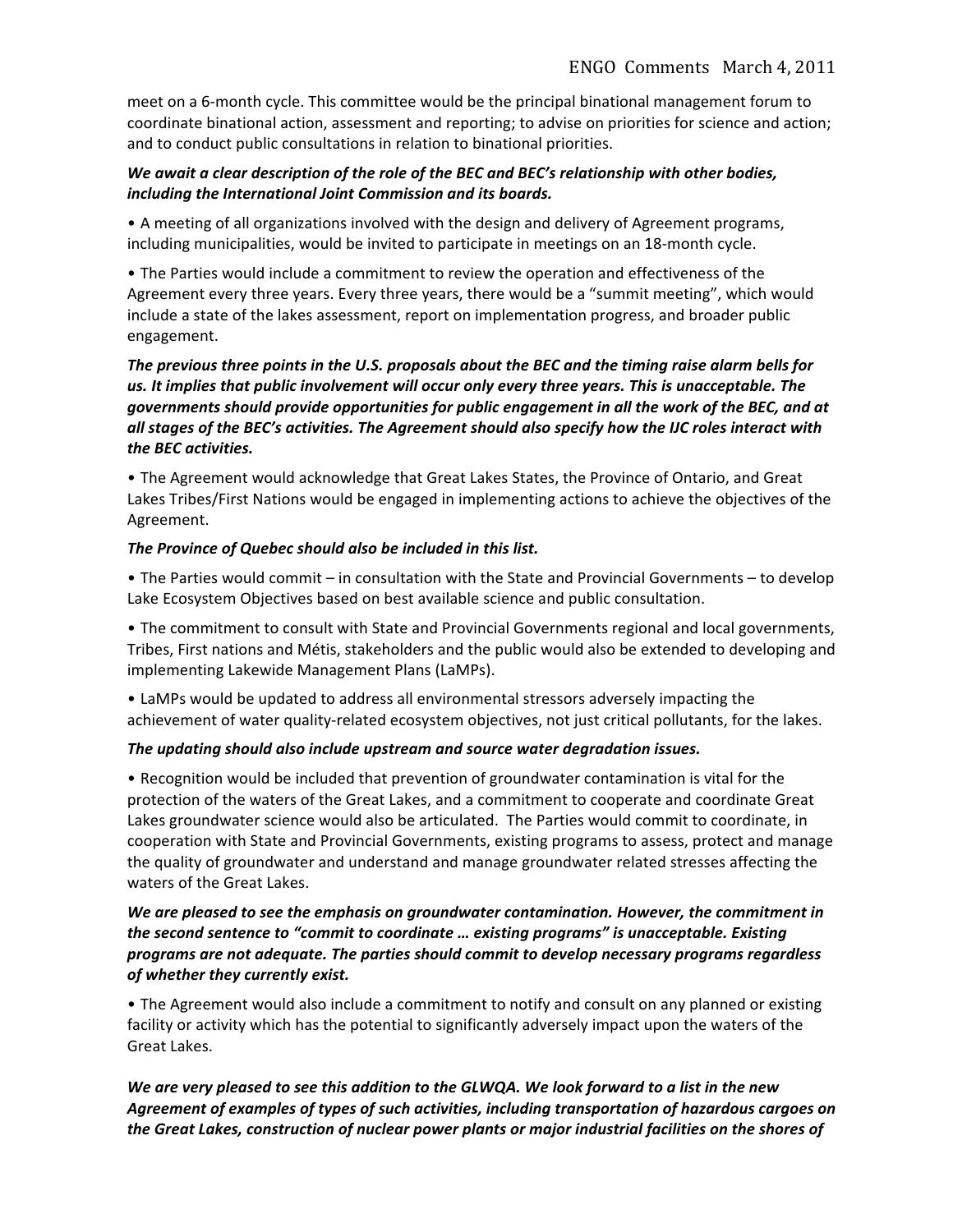the Great Lakes, pipelines below the Great Lakes, natural gas and oil drilling operations under the lakes, wind farms in the Great Lakes, fish farms in the Great Lakes, mines in the Great Lakes *watershed, etc. It should be clear that the list is examples only.* 

The commitment made in the U.S. proposal is "to notify and consult" with the other party to the Agreement, i.e., the other federal government, on planned or existing facilities. It should be made *clear that the consultation should also be with the public in both Canada and the U.S. The IJC should*  $a$ lso be consulted on any such proposals.

#### **International Joint Commission**

We are alarmed to find no reference to the critically important role of the International Joint *Commission in these proposals from the U.S. We also see no mention of the roles of the IJC's Science* Advisory Board, Water Quality Board, and Council of Great Lakes Research Managers or of the role of the Great Lakes Regional Office in Windsor.

#### Sources of Degradation added to the GLWQA

*We are pleased to see that the U.S. government is proposing to add threats to the well-being of the* Great Lakes that were not in earlier versions of the Agreement. We think that mining activities should also be added to the types of threats to the Great Lakes that the Agreement commits the governments to address. Mine exploration and new mining proposals are booming around Lake Superior, Northern Lake Huron and Northern Lake Michigan due to the record surge in metals  $p$ rices. This means that mining is threatening to become an ever more substantial threat to the **Great Lakes.**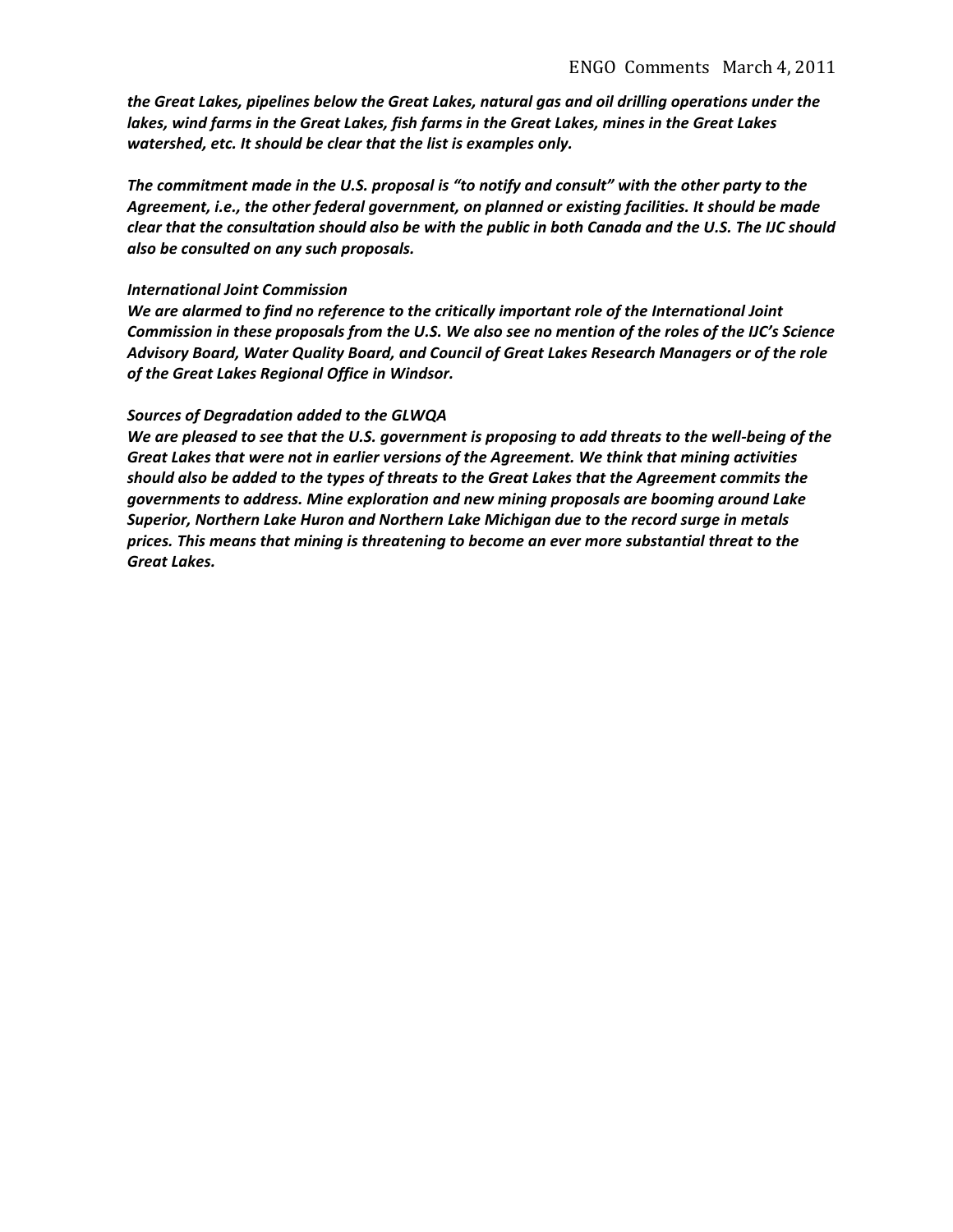#### **TOXIC SUBSTANCES**

The Agreement contains several Annexes, including *Annex 10 (Hazardous Polluting Substances)*, Annex 12 (Persistent Toxic Substances), and Annex 15 (Airborne Toxic Substances), that address the issue of toxic substances.

The following potential updates would ensure a new Agreement better reflects Toxic Substances management given the evolution of domestic and binational programs and knowledge over the past two decades.

We are concerned here with the priority placed on updating to reflect "evolution of domestic and binational programs" and the placement of improved knowledge of the problems after that. The emphasis here, and throughout the Agreement, should be on our advances in scientific understanding and a commitment by the two federal governments to create new programs, if necessary, to address the problems in the Great Lakes.

At the core of the updating of this annex should be a commitment by the governments to work together on the upstream end, in requiring and promoting aggressive green chemistry and related programs to reduce the generation and release of problematic existing and new chemicals.

• A new Agreement would consolidate the many Toxic Substances provisions in the existing Agreement into a single annex, which would describe guiding principles and shared approaches to toxic chemical management (such as the recognition of the potential for significant harm to human health and the environment, the concept of virtual elimination, the need for preventative measures, use of best-available science and public engagement).

• A binational process for determining priority substances for action would be created.

#### The Agreement should state that the public will be consulted on this matter.

• Chemicals management would continue to be addressed principally through existing domestic initiatives.

• Oversight would be provided by a "Binational Chemicals Committee."

## *We need more description of this body and its role before we can decide whether to support its creation.(Members(of(the(public(should(be(included(on(this(committee.*

• A new Agreement would remove the out-of-date specific objectives related to toxic substances in Annex 1. In their place, the agreement would recognize the existence of jurisdictional water quality objectives/guidelines that have been developed since 1987. Each jurisdiction's criterion would stand on its own merit and inter-jurisdictional consultation on an exceedance would be supported by lakewide and basinwide management forums.

*We do not agree that Annex 1 and its specific objectives should be eliminated. Replacing this with* recognition of existing objectives and guidelines in each jurisdiction defeats the purpose of Annex 1. Annex 1 should set scientifically-based objectives necessary for the health of the Great Lakes basin and all those humans and wildlife who live there. Existing objectives and guidelines that a *jurisdiction has may not be strong enough and may not include all the substances of concern. These* biectives should be updated as scientific understanding deepens. The current Agreement has *provisions for updating the objectives [Annex 1, Supplement, sec 2] without having to reopen the* Agreement for formal renegotiation. Therefore, we urge the governments to commit in the new Agreement to use this provision to keep the objectives up-to-date. At the least, the governments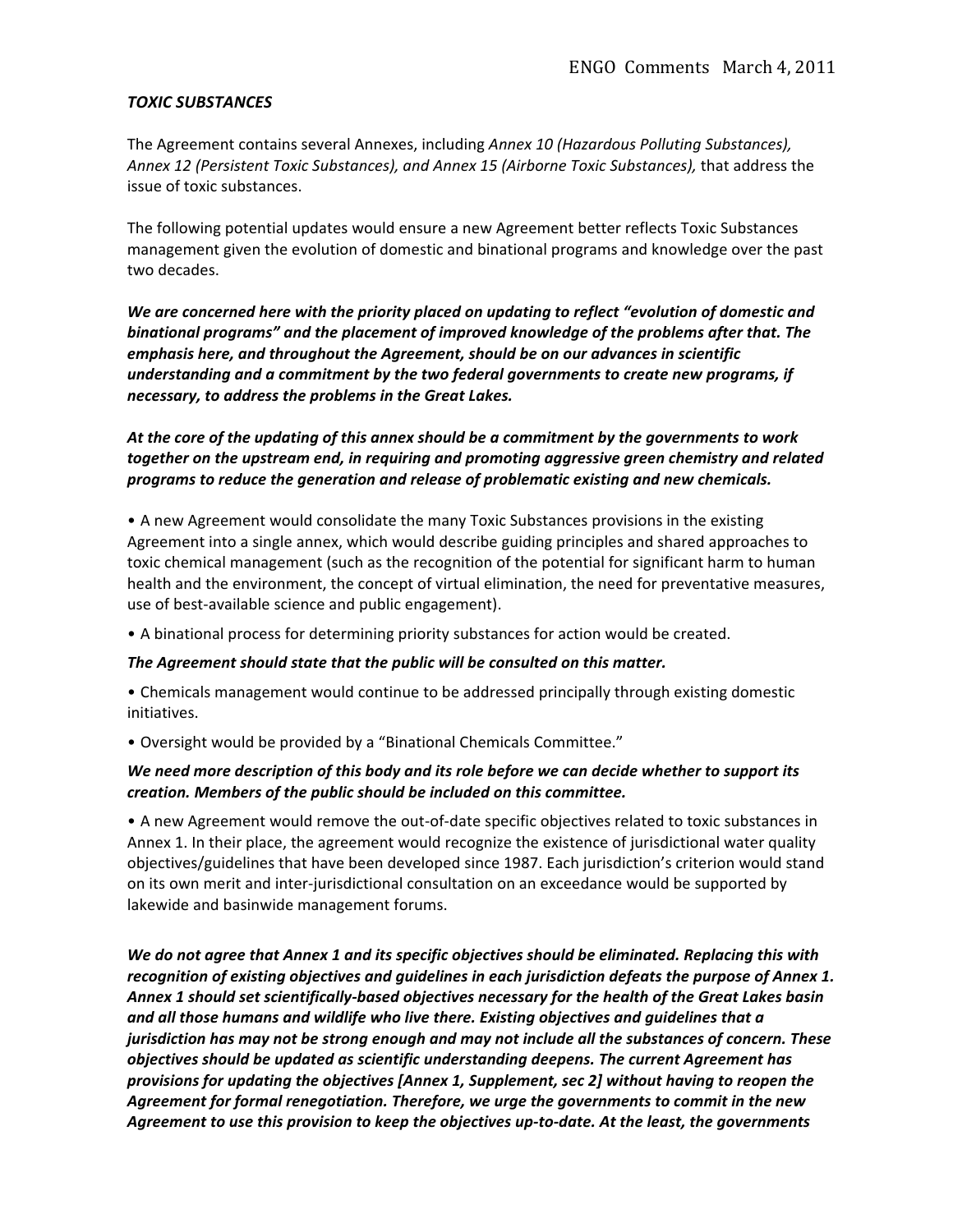should commit to review these objectives every three years. So as to not delay the completion and signing of the Agreement, we urge the governments to commit in the new Agreement to update this annex within a year from the signing of the Agreement and to update it thereafter at least every three years. The governments should also commit in the Agreement to ongoing binational,  $coordinated$  work on the development of priority chemicals lists, which can help form the basis for deciding items that need new specific objectives.

• Field programs would continue and be enhanced to provide early warning surveillance and address emerging chemicals of concern.

This Annex should contain commitments by the governments to the recommendations in a June **2009 report by the Canadian Environmental Law Association and Lowell Center for Sustainable** *Production, which was commissioned by the International Joint Commission to: (1) establish a Task* Force on Chemicals of Emerging Concern; (2) Establish a Great Lakes rapid identification and screening process for chemicals of emerging concern; (3) Publish a Great Lakes List of Chemicals of *Concern; and (4) Develop action plans for chemicals identified under the Great Lakes List of* Chemicals of Concern to achieve the goals outlined under the GLWQA. See *www.chemicalspolicy.org/downloads/IJC\_FINAL92009.pdf*

#### *Radionuclides*

The Agreement should specify that the same principles that apply to the use and management of other persistent toxic substances will also apply to long-lived radionuclides.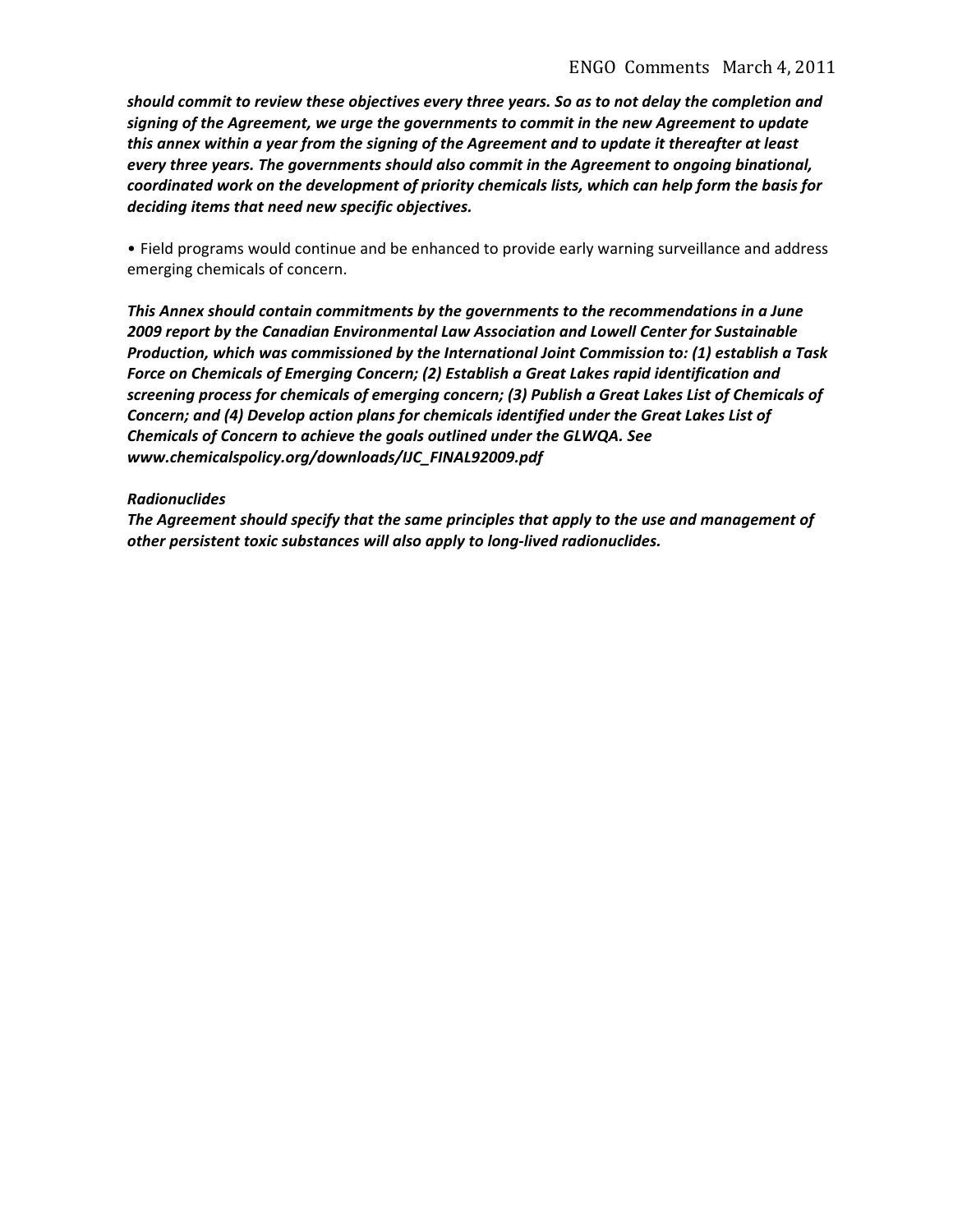#### *NUTRIENTS(*

The current Agreement contains several provisions to minimize eutrophication (excessive nutrients/algae) problems in the Great Lakes. Both narrative and quantitative targets are included for each of the Great Lakes, as well as the major Lake Huron embayments such as Saginaw Bay in the U.S. and the North Channel and Georgian Bay in Canada. In the last fifteen years, ecosystem changes such as the introduction of zebra and quagga mussels and land use changes have significantly altered nutrient inputs and nutrient cycling in all the Great Lakes except Lake Superior. The following updates to the Agreement would be responsive to the challenges the governments now face in managing nutrients and are currently under consideration for a U.S. position.

## *Increased 'industrial agriculture' or concentrated animal feeding operations* where the liquid manure spread on fields is a nutrient source should be in the list  $of$  changes contributing to nutrient levels.

• In negotiating a new Agreement consideration would be given to developing, consolidating and updating provisions from Annex 3 - Control of Phosphorus (including the 1983 Phosphorus Supplement) and Annex 13 - Pollution from Non-Point Sources into a new annex on nutrient management.

*While phosphorous has been the limiting nutrient in the Great Lakes, there is evidence that nitrogen is becoming an issue, especially when phosphorous levels are('saturated.'((A(baseline(for(nitrogen(also(needs(to(be(established.(Nitrogen( should(be(included(as(a(nutrient(of(concern(in(this(annex,(and(the(annex(should(call(* for additional research to identify areas where it may be limiting.

• In recognition of the significant changes in the Great Lakes ecosystem, the new provisions would center on updating existing binational open water phosphorus concentration and loading objectives, and establishing new nearshore phosphorus loading objectives and concentrations, in each of the Great Lakes. Renewed commitments to undertaking the necessary actions to achieve these objectives and the establishment of associated ecosystem goals would also be included in the annex.

In addition to phosphorus concentrations in water and loading objectives, there should be phosphorous and nitrogen concentrations for sediments, including *dredge(materials(and(eroded(materials.*

## The actions that will be undertaken to determine sources, their loadings contributions and actions to achieve the objectives should be specified.

• Research and surveillance are enhanced to improve our understanding of nutrient sources and their environmental impacts, including commitments to collect the necessary information to develop and support nutrient models as key tools in managing nutrients in the Great Lakes.

• Commitments to regularly review the adequacy of nutrient objectives and the effectiveness of management actions would also be new to the annex.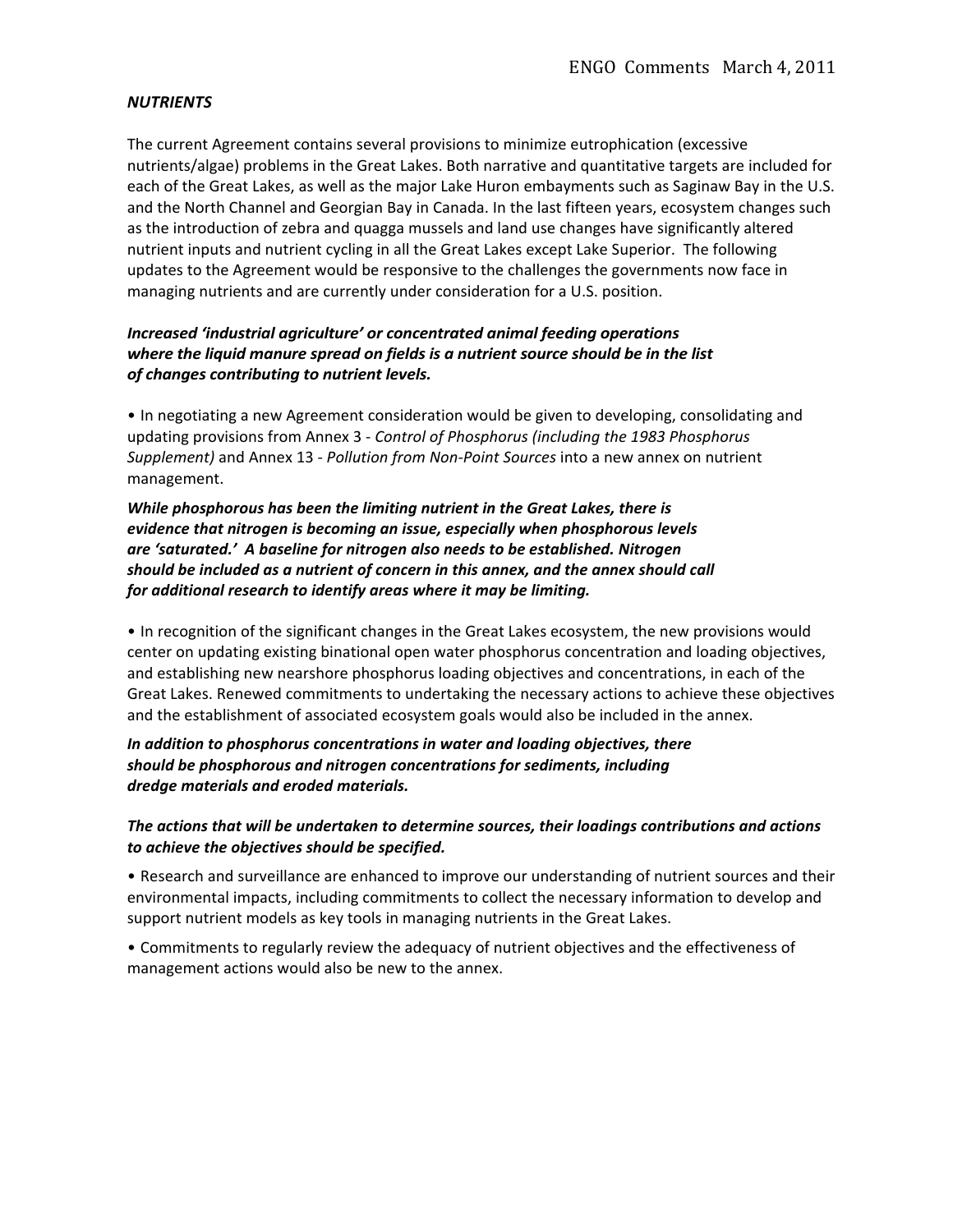#### **SHIP-SOURCE POLLUTION**

At the time of the 1987 amendments, regulations for addressing pollution from the shipping sector by both Parties were Great Lakes-specific and the international regulatory process was still being developed. The evolution of ship-based pollution programs has been tracked through a biennial report submitted to the IJC by the Canadian and United States Coast Guards and other involved agencies. Nearly two decades after the signing of the 1987 amendments, the shipping sector is primarily regulated by a binationally compatible regulatory regime, which is typically consistent with International Treaties (Conventions). The U.S. and Canada recognize each other's inspection certifications; such reciprocity is unique for the Great Lakes trade. More stringent Great Lakes-specific regulatory requirements, in addition to the International requirements, are in place or are being considered. The following potential updates are factors for consideration in a U.S. position to capture the current programs and future efforts needed for the shipping and maritime activities.

• A new Agreement would consolidate the many annexes related to shipping into a single annex.

• This new annex would summarize the various binational regulatory requirements now relevant for the shipping sector, currently referenced in Annexes 4, 5 and 6.

- Elements of Annex 8 that continue to be relevant to ships, including "Oil Handling Facilities servicing Ships", would be covered in this new annex.
- This new annex would also capture the existing contingency planning programs for response to oil and hazardous substance discharges that have been established in the Great Lakes (Annex 9).

## This annex in the GLWQA should commit to the development of sustainable shipping in the region, and ensure the protection of water quality on the precious freshwaters that the industry is *privileged to ply.*

The Shipping Annex of the GLWQA should recommit to improving monitoring and enforcement for the ship-board pollutants it currently addresses. It should also be expanded to require the two countries to better regulate the wide range of commercial shipping pollutants that have an impact on water quality such as air emissions, dry cargo sweeping, and invasive species introductions. The Annex should commit the two countries to decrease the need for dredging in the Great Lakes and should help the shipping industry adapt to climate change and lower water levels.

*More details on the types of items that should be included in this annex on sustainable navigation* are in the June 2009 document "A Better Seaway: Seven Principles to Guide Sustainable Shipping on the GreatLakes-St. Lawrence River": www.abetterseaway.com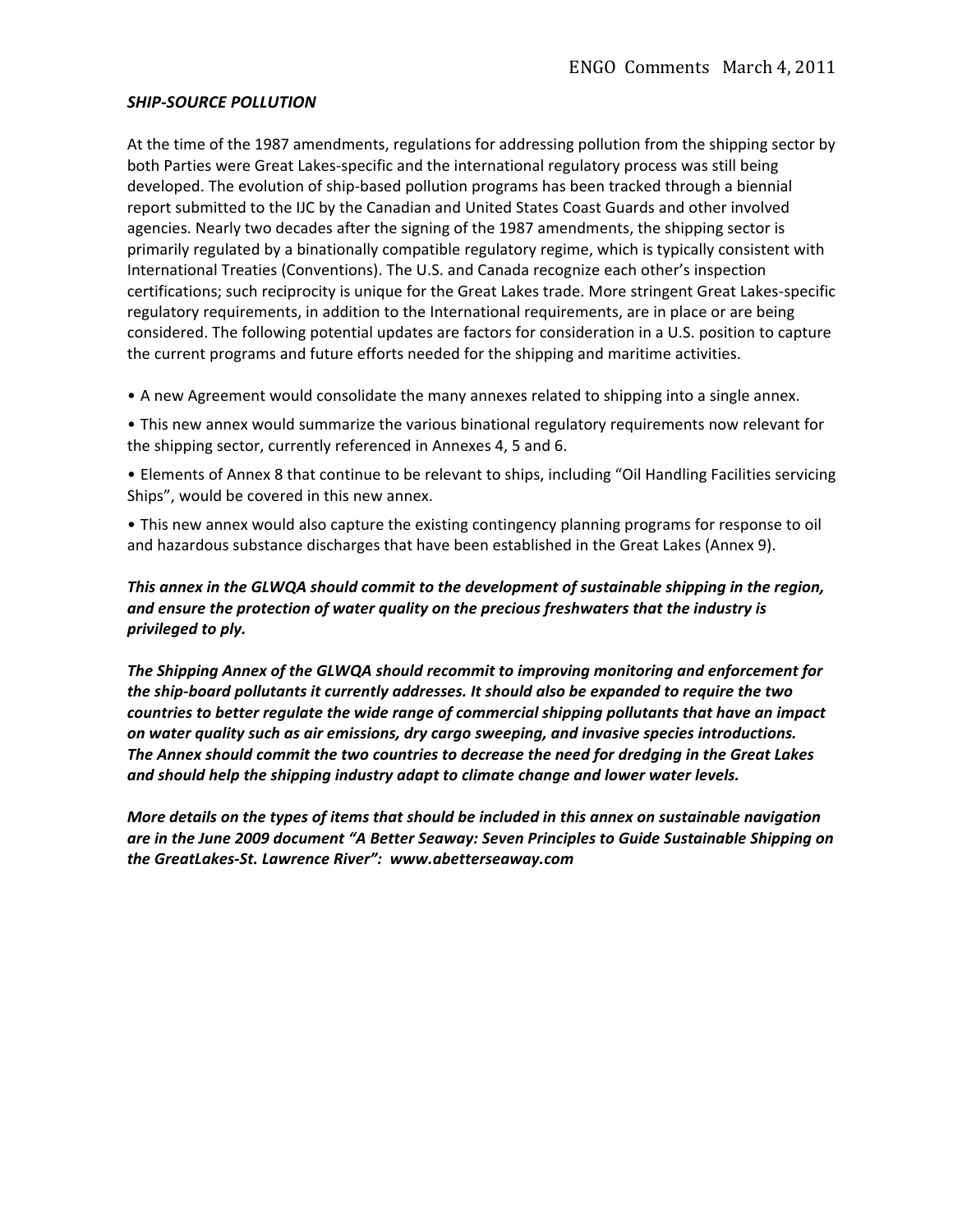## SCIENCE

The current Agreement contains many provisions related to research, surveillance and monitoring. These programs provide the means to identify the current state of the lakes, water quality trends that need attention, and critical emerging issues. They also help to close information gaps, providing the knowledge base for informed program and policy decisions. The following potential updates would better reflect science programs and emerging information needs.

• A new Agreement would include several additions that highlight the importance of adaptive management and science coordination in Agreement programs.

## *We need to see the government's definition of adaptive management before we can say whether we agree with this proposal.*

• While it is anticipated that much of the research and monitoring would be identified and addressed in other issue-specific annexes, the Science Annex would maintain an inventory of all science undertaken in support of the Agreement and address other science issues that are not included under other Annexes.

The purpose and scope of this annex need to be clearly identified, given that science presumably has a role to varying degrees in most aspects of the Agreement and will, therefore appear in other annexes as well. In the same manner, such an Annex should be considered in light of potential *changes((dropping,(consolidation,(addition)(to(other(annexes(with(strong(science,(research,(and/or( monitoring components.* 

*The Annex should state who will be responsible for maintaining the inventory, and identifying a* home for the inventory. The Annex should also commit the governments to provide adequate funds to maintain the inventory

• The Agreement would formally include the lake-specific research and monitoring effort currently called the "Cooperative Science and Monitoring Initiative" in the Agreement. This effort provides for an intensive year of study on each of the Great Lakes on a rotating 5-year cycle.

• The indicator-based "State of the Lakes Ecosystem Conference" effort would also be included to provide an update on the health of the Great Lakes ecosystem on a 3- year cycle.

*We support having the Cooperative Science and Monitoring Initiative and the State of the Lakes* Ecosystem Conference in the revised Agreement. However, the former is still in the development phase, and the latter effort does not adequately report on progress in meeting the purpose of the Agreement. SOLEC needs a considerable overhaul. Thus the Parties should also highlight the importance of improving coordinated science, monitoring, and indicator development and tracking efforts, and commit to providing adequate funding for these programs.

In developing this annex, the Parties should consider the major role that science can play in broader  $ecosystem$  restoration and protection. For example, two broad components include better understanding of the effects of human stresses on ecosystem structure and function (and implications of various management measures to decrease or remove the stresses), and increased *understanding of approaches to reduce or eliminate the stresses themselves (e.g., reducing loads of* problematic chemicals through research and development in green chemistry and engineering).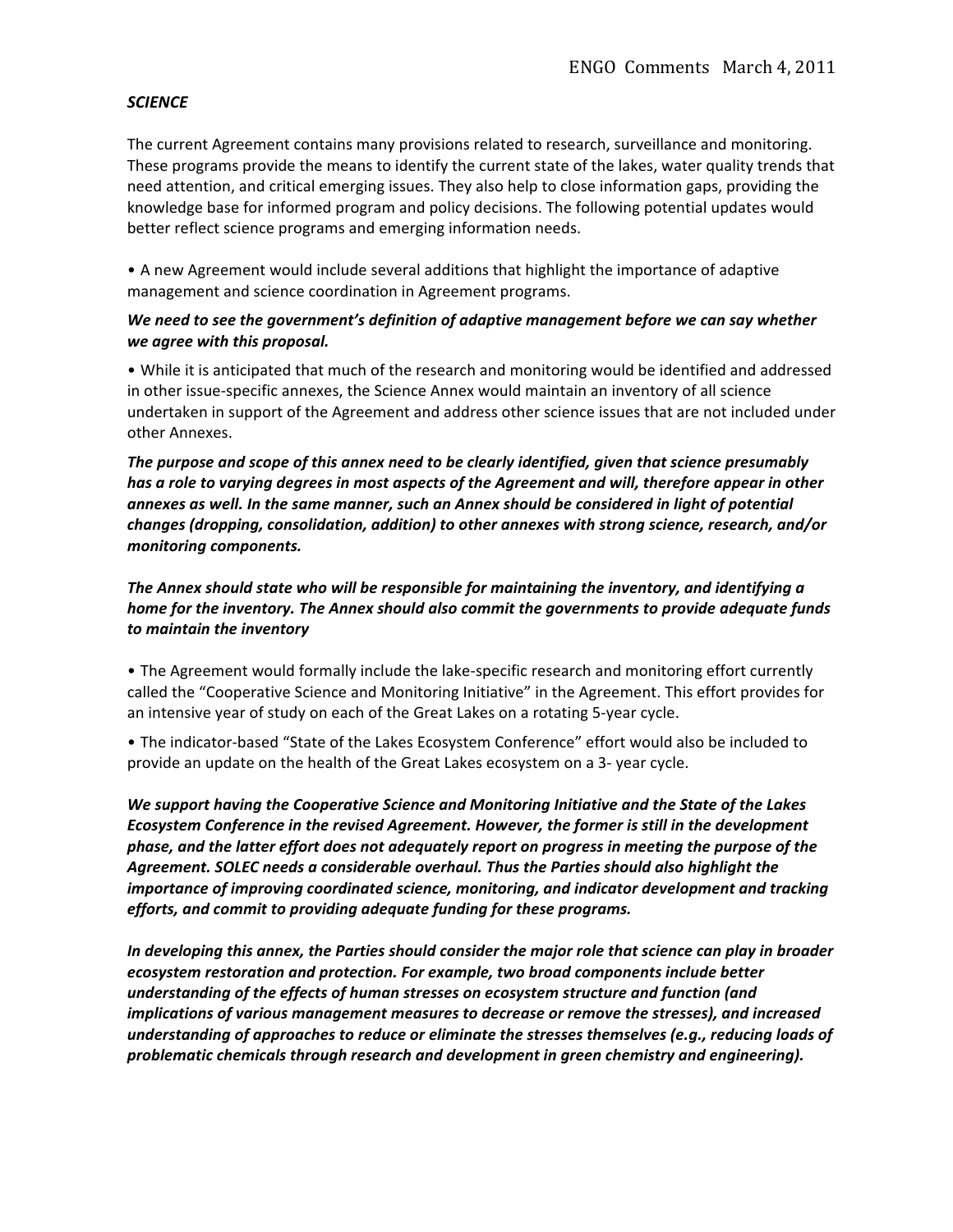#### **AQUATIC INVASIVE SPECIES**

The current Agreement references invasive species in two places: Annex 6 and 17. Annex 6 includes the commitment to determine if fish or invertebrates found in ballast water discharges to the Great Lakes constitute a threat to the Great Lakes. This question was answered soon after the 1987 Agreement was signed when zebra mussels were established in Lake Erie in the late 1980s. This Invasive Species has drastically altered water quality, impacting the chemical, physical, and biological integrity of the Great Lakes and many others pose a similar threat. Annex 17 includes the commitment to determine the impact of invasive species on fish and wildlife populations and their habitats. The following possible updates to the Agreement are factors for consideration in developing a U.S. position to address invasive species.

• The Agreement would have a new Annex with commitments to protect the Great Lakes from invasive species.

*We are pleased that the U.S. government is proposing an annex specific to aquatic invasive species. We are also pleased that it appears that the government has decided to include AIS as a result of* ballast water in this annex instead of the ship-source pollution annex. We suggest that the shipsource pollution annex state that AIS specifically resulting from shipping are covered in the AIS *annex.*

The precautionary principle and zero discharge should be the basis for policy development in this annex. This Annex should set a goal of zero new invasions and challenge the two countries to meet this goal, just as the GLWQA has done historically with toxic pollution.

For intentional introductions via the importation pathway, the potential future invader is often a known species destined for a market. Under this scenario, policies that emphasize risk assessment and a risk-based management approach on individual species should be pursued.

• Programs would be included that deal with organisms in trade, canals and waterways, and spread by recreation and resource users.

#### *Commercial shipping should be added to this list.*

## This annex should set specific goals and timelines to prevent the introduction and spread of Aquatic *Invasive Species in the Great Lakes basin via each of the major pathways.*

• Proactive risk assessments of species would help identify and prioritize prevention activities such as enhanced early detection and rapid response capabilities.

• Research on invasive species, including quantifying impacts to inform management options would be covered under this new Annex.

• A new subcommittee would also be established to help coordinate the implementation of these programs.!

This subcommittee should include non-government members as well as representatives of *government(agencies.*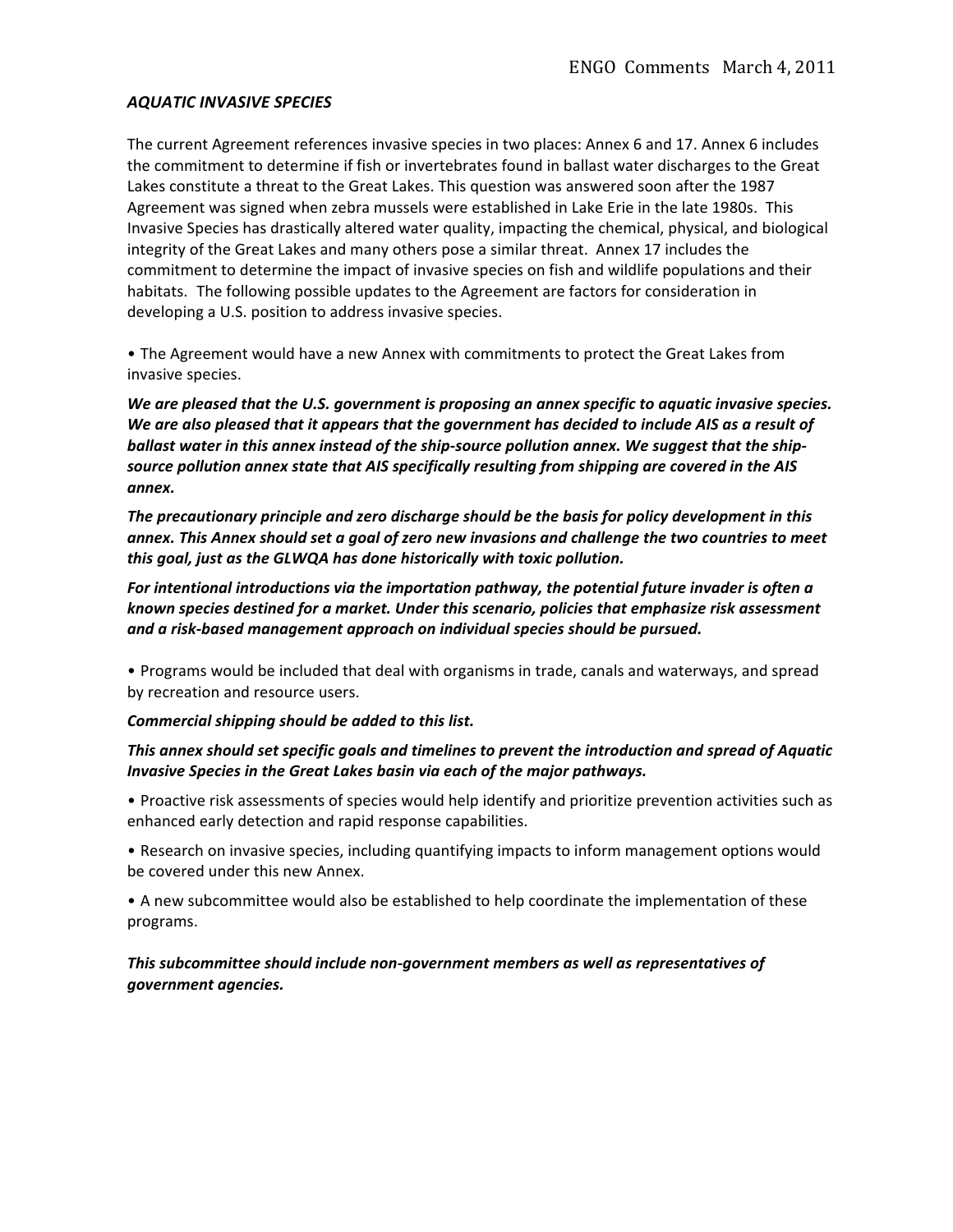#### **HABITATS AND SPECIES**

The current Agreement recognizes the restoration of habitats and species as an endpoint for water quality management. Over the past two decades, there has been a greater appreciation of the interactions between water quality and the broader physical and biological components of Great Lakes ecosystem. The following potential updates are under consideration for a U.S. position for an Agreement that would better reflect broader consideration of water quality programs.

• A new Agreement would have a new Annex on habitat and species, which would commit the governments to developing plans to address stressors to native species and their habitat, increasing scientific understanding to improve conservation and management, and taking collaborative actions to restore degraded habitats.

• Ecosystem considerations in the Lakewide Management Plans (Annex 2) would be strengthened.

• The importance of wetland preservation would be highlighted for the synergistic benefits for habitats, species and climate change.

The description of this annex misses the critical point for the GLWQA. Healthy habitat and biodiversity provide essential ecological functions that create clean water, through filtration, slowing surface runoff, plant transpiration, and also through capturing and storing water within *soils,(plants,(etc.,(supporting(life(cycles(and(the(hydrological(cycle(at(the(same(time.( Habitat(* protection (especially for headwaters, natural riparian areas and wetlands) and restoration of healthy habitat should be seen as a critical clean water protection strategy for the Agreement, not *just an endpoint.* 

The Annex should be both proactive and precautionary.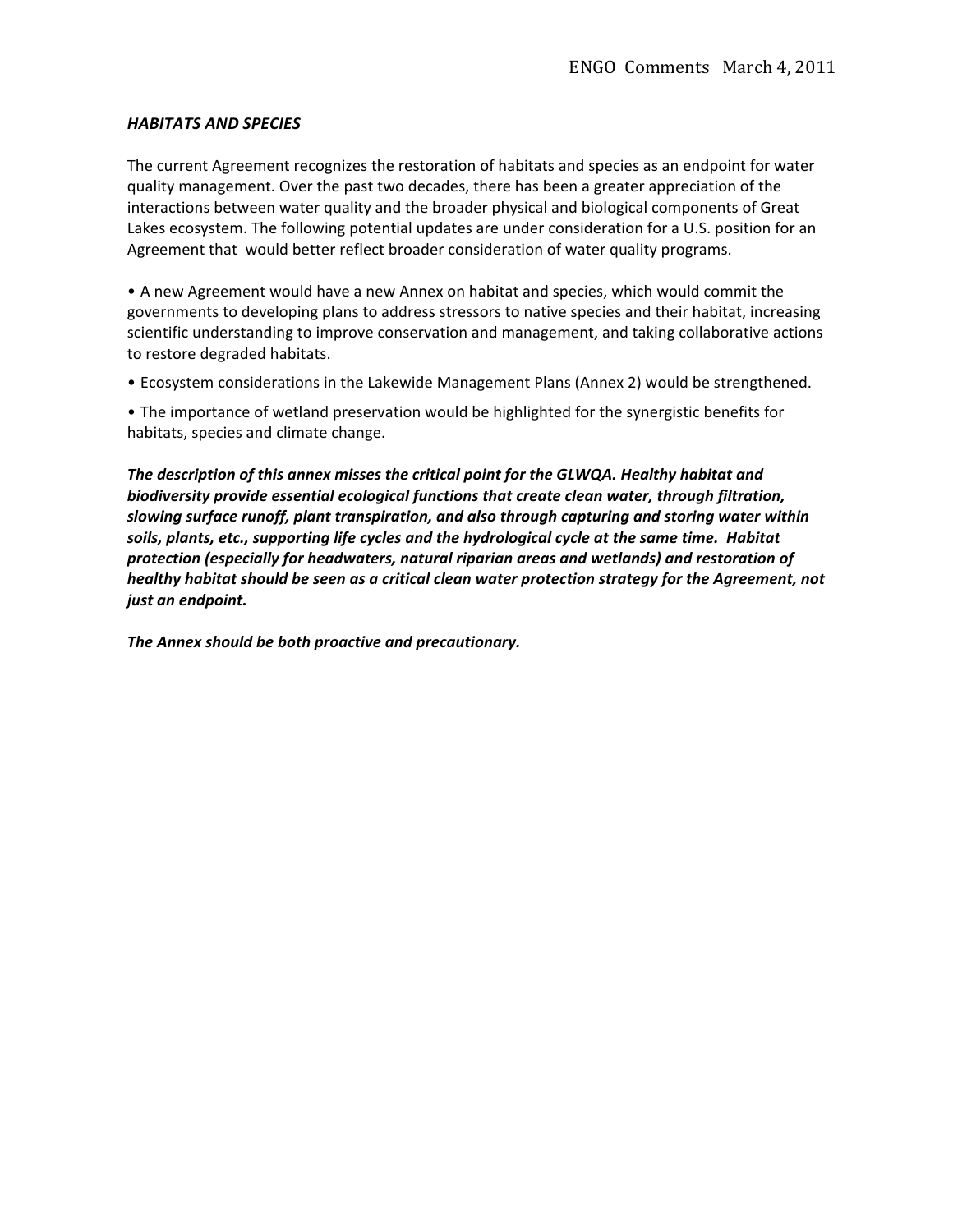#### **CLIMATE CHANGE IMPACTS**

The effects of climate change represent a considerable threat that may already be impacting, and would continue to impact the physical, chemical, and biological integrity of the waters of the Great Lakes. The two governments are pursuing agreements on greenhouse gas emissions through other international efforts. However, Canada and the United States are expecting to work together to quantify and understand impacts in the Great Lakes and incorporate climate change considerations into Agreement activities. The following updates are factors for consideration in developing a U.S. position on Climate Change Impacts.

• An amended Agreement would have a new Annex on Climate Change Impacts.

*We commend the U.S. for proposing an Annex on climate change, an important issue for the Great* Lakes region that can impact water quality in countless ways.

• The Agreement would also integrate Climate Change considerations in other relevant Agreement programs and measures.

*We strongly support this measure. Climate change is mentioned in the Habitats and Species section,* but is not explicit in the other positions. To reinforce the above stated measure of climate change *integration, it is important to mention climate change impacts or considerations in the outlines of*  $all$  positions.

• The new Annex would include commitments to develop and improve modeling capabilities and analytical tools to better predict and understand changes in climate and their associated impacts in the Great Lakes.

We support efforts to improve modeling and monitoring so as to stay current on ways that climate change may and does affect water quality. What is not explicit in this proposal, however, is a plan  $outlining$  steps for protecting water quality based on these climate impact projections and monitoring results. We would like to see the new annex develop a climate change adaptation plan addressing some potential actions to lessen impacts of climate change on water quality.

• It would also include provisions for the enhanced monitoring of climate and ecosystem variables to validate model predictions.

• Implementation of the new Annex would be overseen by a new subcommittee under the Agreement.

This committee should have ENGO members as well as government and other stakeholder *membership.*

We would also like to see commitments in the Annex to crisis measures and response. The Annex should commit the governments to consider the range of uncertainty when predicting climate change impacts, especially in the shorter term. As the climate changes, there is a potential for